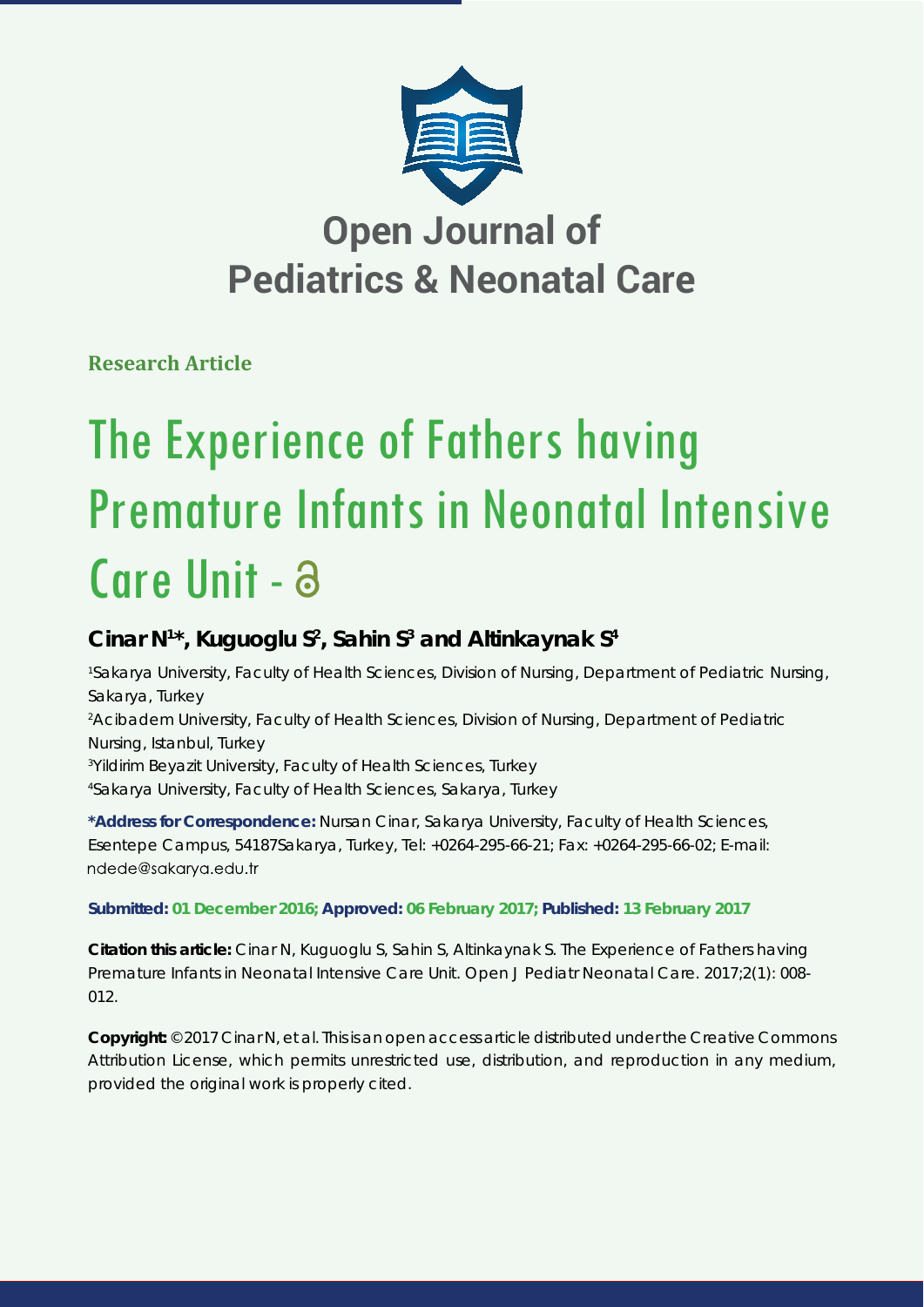### **ABSTRACT**

The purpose of this study was to describe the experiences from the birth of premature infants and required care in a Neonatal Intensive Care Unit (NICU) terms of the father's perspective. This study is a pilot study that is carried out in a State Hospital in Sakarya/ Turkey in January 2009. Seven fathers participated; their infants were premature and also required care in NICU. Data were collected through narrative interviews. A qualitative content analyze method was used to analyze the interviews. The fathers did not have any experience having prematurely born infant; it was entirely new and unexpected. Most of the fathers were worried to lose their infants because of birth earlier than expected. The fathers were protective over the mother and infant. Fathers have anxiety due to having less information about their infants. Furthermore, it is seen that cultural differences exist in participation to care for the baby. The fathers should be informed more about their infants and cultural differences should be taken into consideration in participation to care of infants.

**Keywords:** Infant; Premature birth; Nursing; Father

#### **INTRODUCTION**

The birth of a baby several weeks preterm can be a traumatic event for the fathers, and may necessitate a great deal of medical intervention to ensure the health of the mother and the survival of the infant. The birth of an infant who requires care in the neonatal intensive care unit is highly stressful for all fathers. Around this time, fathers will generally be given information about what is happening, and about the condition of the mother and baby. It is not clear how much information parents are able to take in during this particularly stressful period immediately around the time of delivery. This may be the time when they are told most about what is happening to them [1,2]. Fathers are not prepared psychologically, physically, and emotionally for the preterm birth. Becoming a father to a preterm baby is not easy because everything happens so fast and comes unexpectedly [3].Fathers of preterm infants had never imagined how emotional the experience of delivery will be for them; this indicates that it is not enough to be prepared to become a father, but it is also important to feel mature for fatherhood. Fatherhood could be experienced as a disappointment and a frustration [4]. For fathers who expected to be more involved in infant care and underestimated the impact of having a preterm infant, fatherhood was experienced as more difficult and distressing than what was expected before the infants' birth [3,4].

In Turkey previous research has been focused on mother's experiences with little known about the fathers' experiences of having an infant [5-8].During literature researching regarding experience of fathers, we met studies of Lindberg, et al. and we planned to perform similar studies in Turkey. Thus, the aim of this pilot study was to describe the experiences from the birth of premature infants in the father's perspective in part of Turkey.

#### **METHODS**

The pilot study was approved by the Ethical Board in Sakarya University. The written approvals were received from the fathers who have voluntary attend the study. That was carried out in a State Hospital in Sakarya/Turkey in January 2009. Seven voluntary fathers participated; their infants were born prematurely (below gestation week 36) and also required care in a neonatal intensive care unit.

The father's were in 22 to 43 ranged of age. All fathers were in middle socioeconomical status and all of them were Turkish and Muslim. It was the first child of four fathers, two fathers have two children and one father has three children. All fathers lived together with the child's mother during the interviews. The children were born with a gestational age between 28 and 36 weeks. The researcher contacted the participants by telephone, briefed them about the study and informed them that their participation in the study was entirely voluntary and that they could withdraw from the study at any time.

Data of the study were collected by the first author by means of narrative interview method. Interviews were recorded within 50 minutes for each. Participant approval was taken before recording. First question of interview was: Please tell me about your experiences related to your prematurely born infant who hospitalized in a neonatal intensive care unit.

A qualitative design a thematic content analysis was used to achieve the aim of the study. Each interview was read through several times to under sting the content. Then, the whole text was read to identify the meaning units guided by the aim of the study. Before the material was revised, the authors read some parts to judge the credibility. The data were classified and grouped into four theme and nine categories [3,9].

The authors independently checked and reached agreement on the categories and themes. Quotations were chosen from every category of the text to support the credibility.

#### **RESULTS**

Overview of themes and categories can structure from the analysis of the interviews with fathers of preterm born infants.

Each theme and category will be presented below:

#### Theme 1: Suddenly being in a situation never reflected on

**Category 1: Not grasping the situation:** All fathers reported that they had not expected a premature baby, they had faced the situation incautiously for this reason and they never had a premature baby before. Some of the fathers expressed that "I did not consider such a thing beforehand, I expected that everything is going well, I was shocked when I faced this case". Fathers made efforts to prepare mentally for his infant birth, but it was difficult because they hardly understood how it was to become a father.

**Category 2: Not to knowing how to feel:** Most fathers reported that they didn't know what to feel about birth of babies too early. They were feeling happy as a father, they also felt anxiety and fear regarding health of their babies.

One of the fathers told that "this is the first time I have been a father, it happened in an unexpected time, shall I rejoice or be sad? I don't know." Even another father expressed that "we were not expecting a premature baby, it was a surprise to us. I wonder if it would be a problem?" It has been seen that fathers are feeling both

# **SeiRes** ture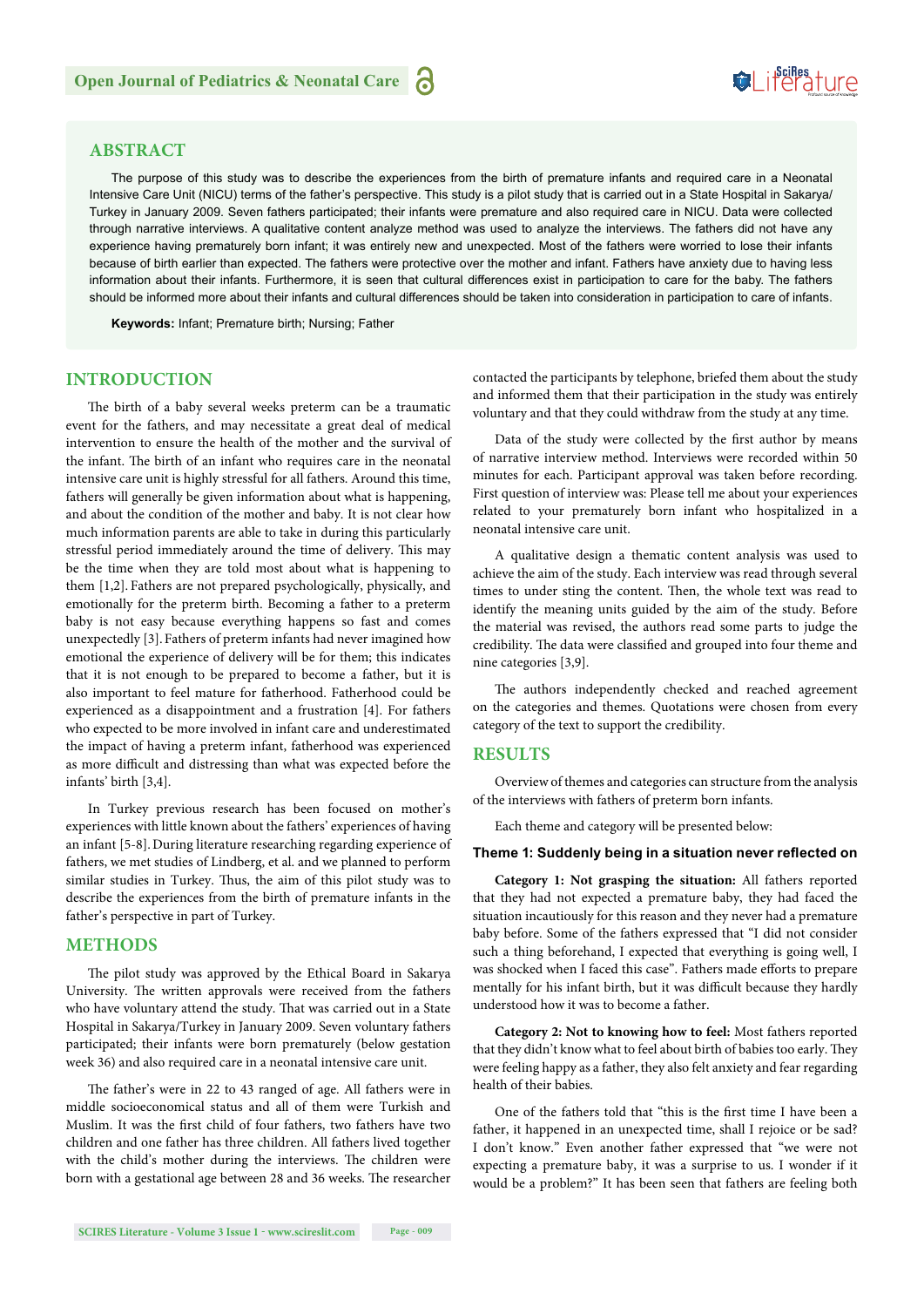happiness, anxiety and fear together and they are feeling difficulty to express their feeling at that time.

#### **Theme 2: First consider the baby**

Category 3: Putting infant first: Worried fathers of infants were not prepared for the acute care needed right after the infants' birth, or for the needed care at the neonatal unit, which was initially experienced as stressful. Most fathers expressed their anxiety about losing their babies. A father expressed his experiences as "my wife was early discharged from hospital. When we received a phone call I was scared. I thought that my baby had died". Another father expressed his experiences as "I was thinking that our baby was unhealthy because of being premature? She might be handicapped? Besides, health professionals have not informed me sufficiently about this matter". Another father said; "I was always feeling myself worried, at any time bad news might come from hospital".

**Category 4: Desiring to see his baby more:** Most fathers expressed that they have not enough seen their babies, they are desiring to see their babies more. A father said; "I have never seen the unit which my baby in, I had seen him first on birthday and second time I saw one week later, I would like to see my baby is more". Another father expressed his feeling as "I would like to go into my baby's room and participate in her care but they don't give me permission. I want to see my baby more frequently. I think that it will be more beneficial, otherwise I feel that material responsibility is ours, spiritual responsibility is mothers', but it is not so, even I would like to be in this responsibility and participate in everything related to my baby. I feel that mothers are supported in this matter and fathers are excluded".

**Category 5: Desiring to participate to care of baby or not:** Most fathers expressed that would like to assist in caring baby and they can do the best if intensive care unit give permission about this issue. A father told that "our baby in incubator and they are giving permission to the mother only for breastfeeding and I see the baby at that time. I don't want to enter the unit that my baby in and participate his care. Because in our tradition fathers completed. That's why I don't feel such a need. To know baby is healthy enough for me".

#### **Theme 3: Increasing of family responsibility**

#### **Category 6: To support the mother emotionally and need support of parents**

Fathers expressed to necessity of support of mothers. They clarified that mothers are tired, sad and worried. A father said: "my wife is always worried and I try to give her consolation". Fathers expressed that older members of family are supporting to both mothers and fathers emotionally and they are trying to make us feel relieved. They expressed that support of family is important for themselves.

#### **Category 7: Remaining of care of other children to father**

There were fathers who have second and third times a baby together with who has first time. The fathers who have another child at home expressed that their responsibility about care had increased. A father told; "I have 2 more children, all of their responsibility remains to me, my workload increased due to my wife has to stay at hospital. Some fathers who have gotten support from older members of the family explained that they have fallen more comfortable their selves.

#### **Theme 4: Information requirements**

**Category 8: Need to know what happen and more information** 

#### **necessity from professionals**

Fathers expressed that they want to get more information about their babies' situations due to they feel entirely unfamiliar and anxious atmosphere of intensive care unit. A father explained his feelings as "when my baby take into intensive care unit they did not inform us at the beginning, I felt quite worry that I wonder is she died? Later on my anxiety decreased when I saw my child. We are worry when we could not get detailed information from doctors or nurses. If they could give more detailed information about our babies we could be more relax." Another father said "not any worry". As it seen those expectations about getting information of fathers were different.

#### **Category 9: Needing to share experiences with someone who can understand**

They need to talk with families which met the same problem. They think that no one knows their feelings that have not premature infant. Five fathers expressed necessity to talk with professionals in NICU and it helps more to relief of them.

#### **DISCUSSION**

Birth of baby in unexpected time and in lower weight impacts even fathers like all family members. In our study the fathers have difficulties to describe what they feel and they have stated that this situation is unexpected and shocking event. Fathers who have premature infants describe the situation as unexpected and entirely new case. Parents of sick newborns are in higher stress than parents of healthy newborns [10-12].

The anxiety of the fathers in the present study was apparent, and it is imperative that emotional support be provided to them. The mother who held off her baby's care feels herself as stressful, nervous and complex [4]. Stress increases among fathers of surgical NICU babies [13].Parents of high-risk infants have higher anxiety levels and depression is more common [14]. Fathers who has premature infant in intensive care unit experience anxiety, feeling of helplessness and also fear of the unknown [15]. In our study it is raised that fathers feel responsible themselves in terms of emotional support of mothers. This is a positive approach. Several studies are reported necessity of emotional support of mothers in this situation [6,16,17]. Together with health professionals fathers have significant responsibility in this matter.

If staying period in hospital extends, they feel themselves more sad and nervous. Informing family by nurse about real or potential problem is important. Parents that increased their anxiety level are troubled, they are speaking fast. When parents stress is not discharged and relieved, it becomes a problem which causes loss of confidence to professionals, adaptation difficulties to hospital rules, feeling such as anger, nervous. More over fights may occur [18,19].

Most fathers expressed that they have not enough seen their babies, they are desiring to see their babies more.

In our study it was seen that sufficient information about intensive care unit environment are not given to fathers. Several studies have shown that parents are more distressed by the impact on their parental role than by the unfamiliar, highly technological environment and that their primary needs at this point are for proximity to the child and regular information [11,20-26]. In our studies it is determined fathers need to get more information about their babies from health professionals. Otherwise they are having more anxiety and fear when they haven't been informed sufficiently.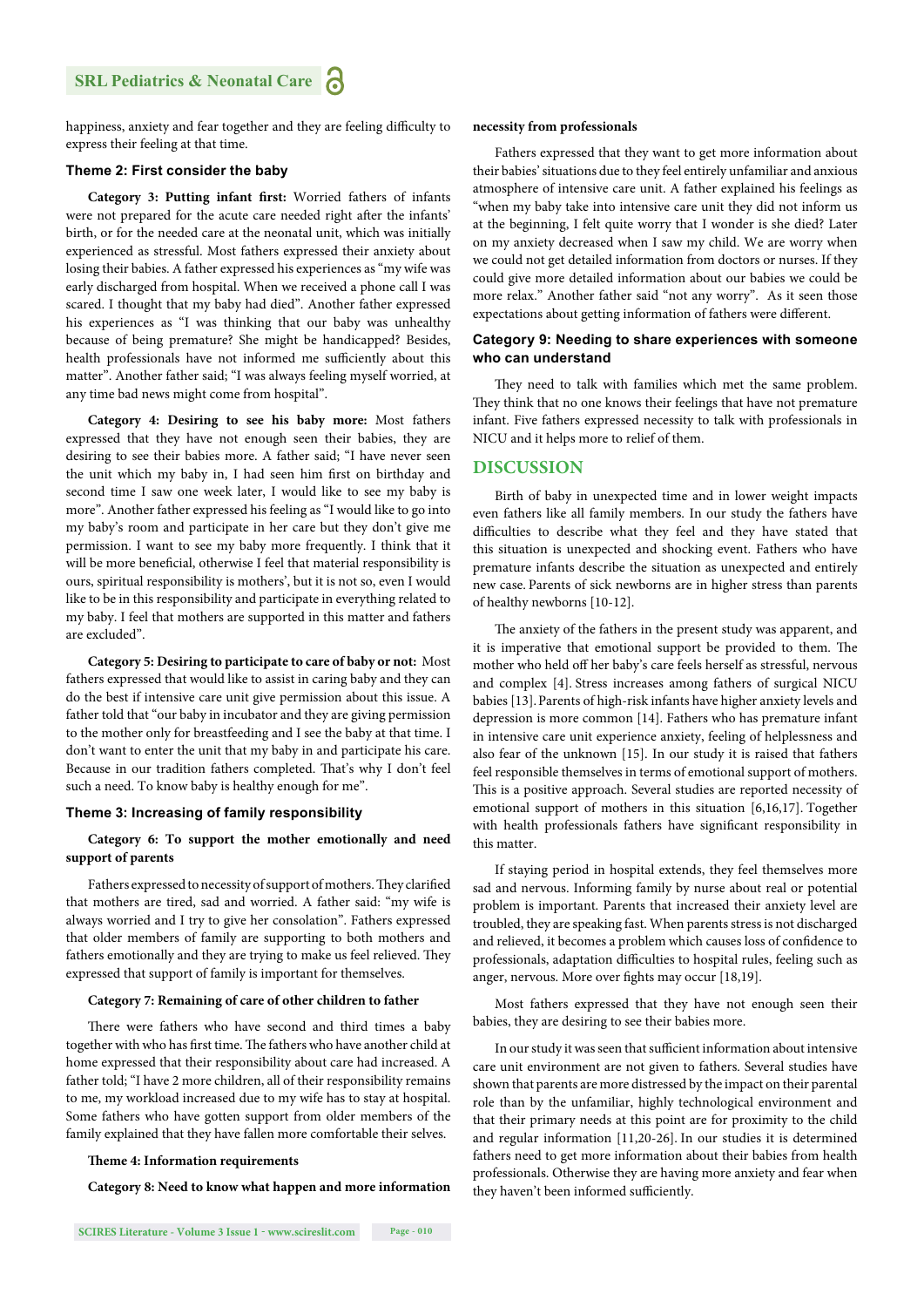## **SRL Pediatrics & Neonatal Care**

Even in our study information needs of parents of premature infants and necessity of skill level up to cope with the situation are emphasized. In this study the fathers who have another child at home expressed that their responsibility about care had increased. Support of family members and friends to fathers is important to cope with this problem [27]. Participating to care of most of parents in line with care that centralize to family is an important aspect in order to help parents solve problems. Because this confidence provides increasing of communication between parents and health professionals and more beneficial treatment for baby. It is seen that most of fathers desire to participate their babies' care and learn to care and take into baby arms. However the fathers exist who don't want to this and saying to see the baby from sideline and to know it is well are sufficient for them. Requirements of considering of cultural differences in demanding of fathers in this matter by health professionals are quite clear.

#### **CONCLUSION**

Sufficient professional support should be provided for the fathers of premature infants by health professionals in order to mitigate their anxiety and to get adaptation to hospital environment. Educational and supporting approach to the family helps both cope with the hard case and strengthen their skill level about handling problems. When the fathers believe effort and support of health professionals about solving their problems and promoting their life quality, cooperation and mutual effort can be realized in order to achieve targets. Fathers should be encouraged to explain their hopes, fears and other feeling freely. Fathers should be informed more about their infants and cultural differences should be taken into consideration in participation to care of infants.

#### **LIMITATIONS OF THE STUDY**

This pilot study will focus on the fathers of premature babies of Sakarya County that are referred to their experience regarding to premature babies.

The data sample size is limited to seven fathers. It is small but this is pilot study. A small sample size has a greater probability that the observation just happened to be particularly good or particularly bad. Therefore it is harder to find significant relationships from the data, as statistical tests normally require a larger sample size to justify that the effect did not just happened by chance alone.

This study will be limited to the generalized. More specific information on specific approaches, intensity of services, and duration of services will need to be conducted in future studies.

## **ACKNOWLEDGEMENTS**

Dr Lindberg had provided support and references for this study by this occasion we appreciate and thanks to her. Also thanks to the fathers who participated in this study.

#### **AUTHORS' CONTRIBUTIONS**

Study concept and design: Nursan Cinar, Sema Kuguoglu, Sevil Sahin, Sevin Altinkaynak

Acquisition of subjects and data: Nursan Cinar, Sevil Sahin

Analysis and interpretation of data: Nursan Cinar, Sema Kuguoglu, Sevil Sahin

Preparation of manuscript: Nursan Cinar, Sema Kuguoglu, Sevil Sahin, Sevin Altınkaynak

All authors have read and approved the final version of the manuscript.

#### **REFERENCES**

- 1. Calam R, Lambrenos K, Cox A, Weindling A. Maternal appraisal of information given around the time of preterm delivery. J Reprod Infant Psychol. 1999; 17: 267-280.
- 2. Colville G, Darkins J, Hesketh J, Bennett V, Alcock J, Noyes J. The impact on parents of a child's admission to intensive care: Integration of qualitative findings from a cross-sectional study. Intensive Crit Care Nurs. 2009; 25: 72-79.
- 3. Lindberg B, Axelson K, Ohrling K. The birth of premature infants: Experiences from the fathers' perspective. J Neonatal Nurs. 2007; 13: 142-149.
- 4. Heidari H, Hasanpour M, Fooladi M. The experiences of parents with infants in Neonatal Intensive Care Unit. Iran J Nurs Midwifery Res. 2013; 18: 208- 213.
- 5. Barclay L, Lupton D. The experiences of new father-hood: a socio-cultural analysis. J Adv Nurs. 1999; 29: 1013-20.
- 6. Cakmak E, Karacam Z. The correlation between mothers' participation in infant care in the NICU and their anxiety and problem-solving skill levels in care giving. The Journal of Maternal-Fetal & Neonatal Medicine, 2016; 30**:** 1-11.
- 7. Aydin S, Yildiz S. Effect of classical music on stress among preterm infants in a neonatal intensive care unit. HealthMED, 2012; 6**:** 3162-3168.
- 8. Yildiz A, Arikan D, Gozum S, Tastekin A, Budancamanak I. The Effect of the Odor of Breast Milk on the Time Needed for Transition From Gavage to Total Oral Feeding in Preterm Infants. Journal of Nursing Scholarship. 2011; 43: 265–273.
- 9. Baxer LA. Content analysis. In: Montgomery BM, Duck S, editor. Studying Interpersonal Interactions. New York, London: Guilford Pres; 1991. p. 239- 254.
- 10. Pinelli J, Saigal S, Wu BY, Cunningham C, Dicenso A, Steele S, et al. Patterns of change in family functioning, resouces, coping and parental depression in mothers and fathers of sick newborns over the first year of life. J Neonatal Nurs. 2008; 14: 156-165.
- 11. Hughes M, Mccollum J, Sheftel D, Sanchez G. How Parents Cope With the Experience of Neonatal Intensive Care. Children's Health Care. 1994; 23 :  $1 - 14$
- 12. Miles SM, Carlson J, Brunssen S. The Nurse Parent Support Tool. J Pediatr Nurs. 1999; 14: 44-50.
- 13. Joseph RA, Mackley, AB, Davis CG, Spear ML, Locke RG. Stress in Fathers of Surgical Neonatal Intensive Care Unit Babies. Adv Neonatal Care. 2007; 7: 321-325.
- 14. Hummel P. Parenting the high-risk infant. Newborn and Infant Nurs Rev. 2003; 3: 88-92.
- 15. Hollywood M, Hollywood E. The lived experiences of fathers of a premature baby on a neonatal intensive care unit. J Neonatal Nurs. 2011; 17: 32-40.
- 16. Higman W, Shaw K. Nurses understanding about the delivery of family centred care in the neonatal unit. J Neonatal Nurs. 2008; 14: 193-198.
- 17. Reid T, Bramwell R, Booth N, Weindling M. Perceptions of parent- staff communication in Neonatal Intensive Care: The findings from a rating scale. J Neonatal Nurs. 2007; 13: 64-74.
- 18. Board R, Ryan-Wenge N. Long-term effects of pediatric intensive care unit hospitalization on families with young children. Heart & Lung. 2002; 31: 53- 66.
- 19. Bowden VR, Dickey, SB, Greenberg CS. Children and their families the continuum of care. Philadelphia: W.B. Sauders Company; 1998. p. 458–89.
- 20. Sullivan JR. Development of father-infant attachment in fathers of preterm infants. Neonatal Network. 1999; 18: 33-39.
- 21. Gordin P, Johnson BH. Technology and family centered perinatal care: conflict or synergy? J Obstet Gynecol Neonatal Nurs. 1999; 28: 401-408.
- 22. Hynan M. Supporting fathers during stressful times in the nursery: An evidence-based review. Newborn Infant Nurs Rev. 2005; 5: 87-92.